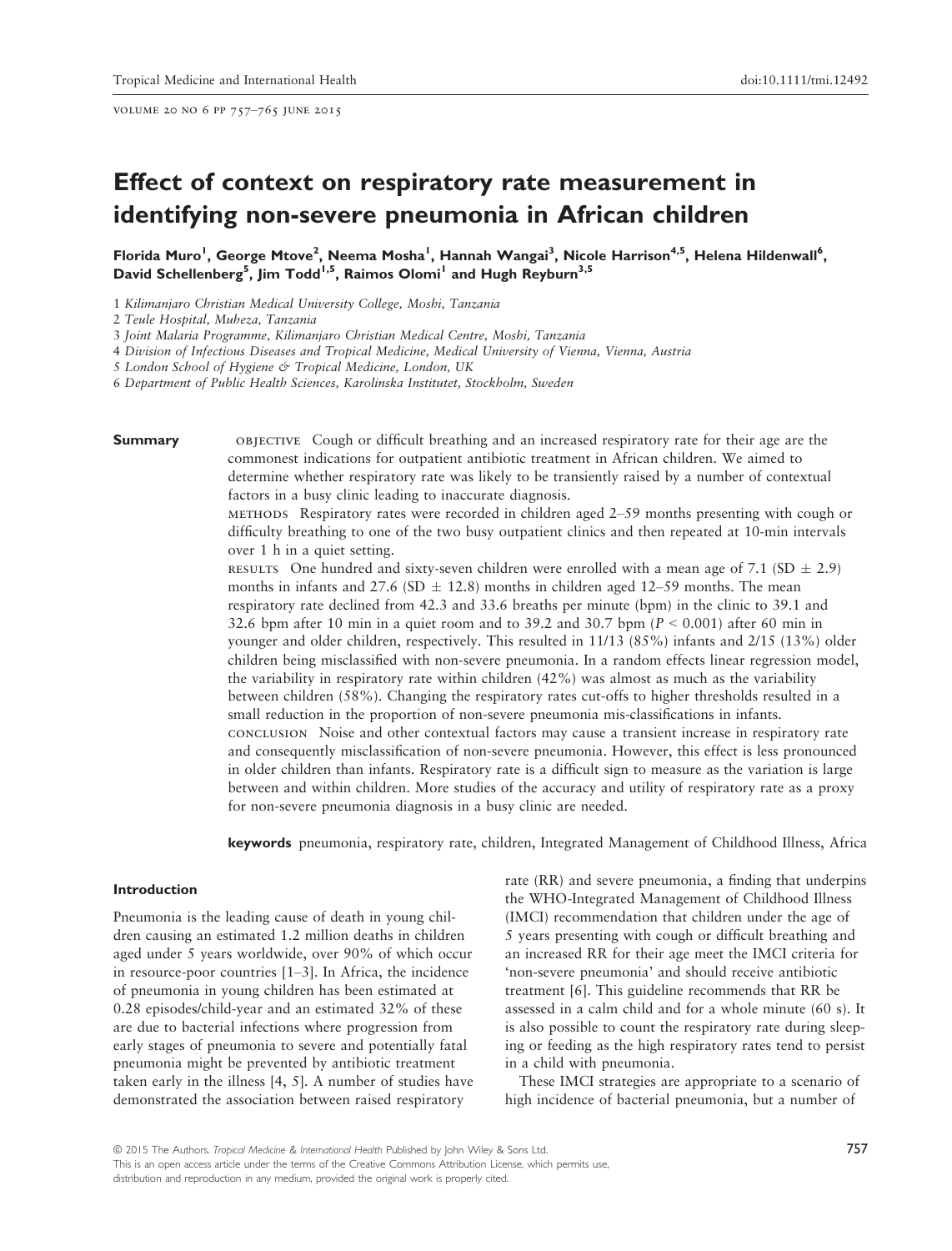recent developments raise the need for a review. Firstly, the introduction of vaccines against the most common bacterial causes of pneumonia into resource-poor countries (Haemophilus influenza type b (Hib) vaccine and Streptococcus pneumoniae conjugate vaccine) continues to result in large reductions in the incidence of bacterial pneumonia [7]. Currently, 36 African countries have introduced Hib vaccine into the routine vaccination schedule, and in these countries, invasive disease due to this organism has almost disappeared [8, 9]. The use of pneumococcal conjugate vaccine is more recent, but all but two African countries are committed to its introduction and early evidence suggests that it may contribute to a reduction in invasive disease [7, 10]. Alongside these developments, the WHO recommendation for malaria diagnosis changed in 2010 from 'presumptive treatment' to the recommendation that wherever possible suspected malaria should be confirmed by a parasitological test before initiating treatment [11]. This policy is being implemented through a large scale-up in the use of rapid immunochromatographic tests and this is generating large numbers of children previously treated for malaria but now considered for a diagnosis of non-severe pneumonia [12, 13]. The consequent increase in the use of antibiotics that has been consistently observed following the introduction of RDTs raises concerns regarding selection pressure for resistance to affordable antimicrobial agents in Africa to which there is already evidence of reduced susceptibility [14–16].

Compounding the above considerations, measurement of RR in young children often lacks precision. Interobserver variation on RR reaches only moderate levels of agreement, and RR may be influenced by the presence of fever [17–19]. It seems likely that RR in children is influenced by noise and anxiety often present in routine clinic settings. We thus conducted this study to investigate the effect of context in a busy clinic on the classification of non-severe pneumonia in young children in Tanzania. We anticipate that such evidence will represent an important addition to the knowledge of the accuracy and limitations of respiratory rate measurements in guiding the use of antimicrobial agents in children.

# Methods

#### Study area

The study was conducted in each of two outpatient departments of Teule district designated hospital, Muheza and St. Joseph Municipal Council designated hospital, Moshi North East Tanzania, the first serving a predominantly rural population exposed to moderate degrees of

malaria transmission (parasite prevalence in children 14.5%) and the second an area of low malaria endemicity serving a predominantly urban population [20].

## Enrolment and clinical measurement

Children aged 2–59 months presenting with cough or difficulty in breathing were screened for the following inclusion criteria: negative to testing with Paracheck<sup>TM</sup> rapid test for malaria, Hb > 8 g/dl (Hemocue<sup>TM</sup>), no use of anticonvulsant or sedative medication in the previous 24 h, no signs of severe illness including lower chest wall in-drawing, no evidence of chronic illness including asthma and malnutrition. To maximise the accuracy of the medical history, children presented by a caretaker other than their biological mother were excluded.

After enrolment, a medical history and basic sociodemographic details were collected, followed by a careful physical examination including measurement of respiratory rate over 1 min done by a well-trained research nurse under the supervision of the clinician.

After initial assessment, children were transferred to a quiet room where they were observed by a research nurse for 1 h and RR repeated every 10 min using respiratory rate timer while also video recording the child's chest movement. During observation, the child's state was documented (awake/calm, sleeping, feeding and agitated) on the case report form. Agitation was defined as any movement and, or, crying that interrupted counting of the RR. In circumstances where children could not settle, counting of RR was stopped and repeated after another 10 min of rest.

#### Data management and analysis

Data were double-entered into Microsoft Access and statistical analyses performed using STATA version 11. The study participants were analysed in two age groups based on the WHO's IMCI cut-offs for age, that is  $\geq 50$  breaths per minute (bpm) for those aged 2–12 months and ≥40 bpm for 12–59 months. Non-severe pneumonia was defined according to WHO/IMCI as cough or difficulty breathing with a raised RR for age. Any other sign such as chest in-drawing or general danger signs were considered severe and therefore not part of our inclusion criteria.

The respiratory rate was analysed for each time point in two ways: by considering each observation as independent, the mean respiratory rate at each time point was compared against the baseline measurement using Student's t-test and by considering the observed respiratory rates were normally distributed around the mean for each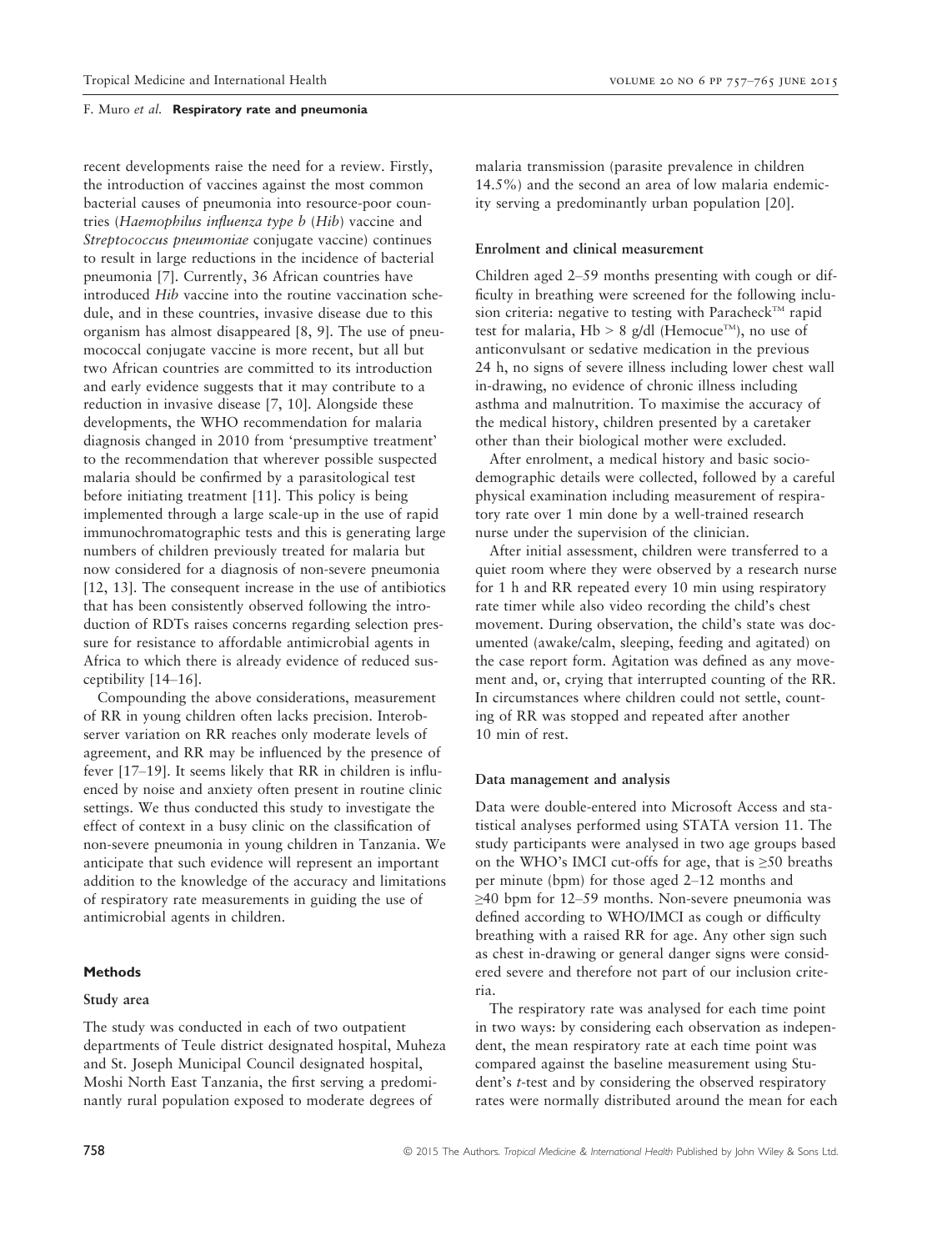child, we could develop a random effects linear regression model to explain differences in respiratory rates. In this model, we used fixed effects for child characteristics and the time characteristics and assessed the within-child variability in respiratory rates after allowing for these effects. For all analyses, infants (<12 months) and children (aged 12–59 months) were considered separately.

Sensitivity, specificity and 95% confidence intervals were calculated for repeat respiratory rate (RR) measurements against the 10-min RR as a reference measure.

# Ethics

This study was approved by the Kilimanjaro Christian Medical Centre (KCMC) Research Ethics Committee (Certificate No.481), and mothers of all children enrolled provided a written informed consent for participation.

# **Results**

# Screening of children in the study

The numbers of children screened and enrolled are shown in Figure 1; of 823 children who were screened, 167 (20.3%) met study inclusion criteria and were enrolled. The commonest reasons for exclusion were being out of age range, no history of cough or difficulty in breathing or signs of severe illness. During the second stage of screening, 59 children were excluded due to chronic illness, refusal to participate or anaemia (Hb < 8 g/dl).

Enrolled children were approximately equally distributed between infants (2–11 months,  $n = 82$ ) and older children (12–59 months,  $n = 85$ ). Among infants 54 (65.9%) were male, while among older children 44 (50.6%) were male. The mean age of infants and older children was 7.1 months (SD  $\pm$  2.9) and 27.6 months



Figure 1 Flow chart representing the number of children screened and enrolled.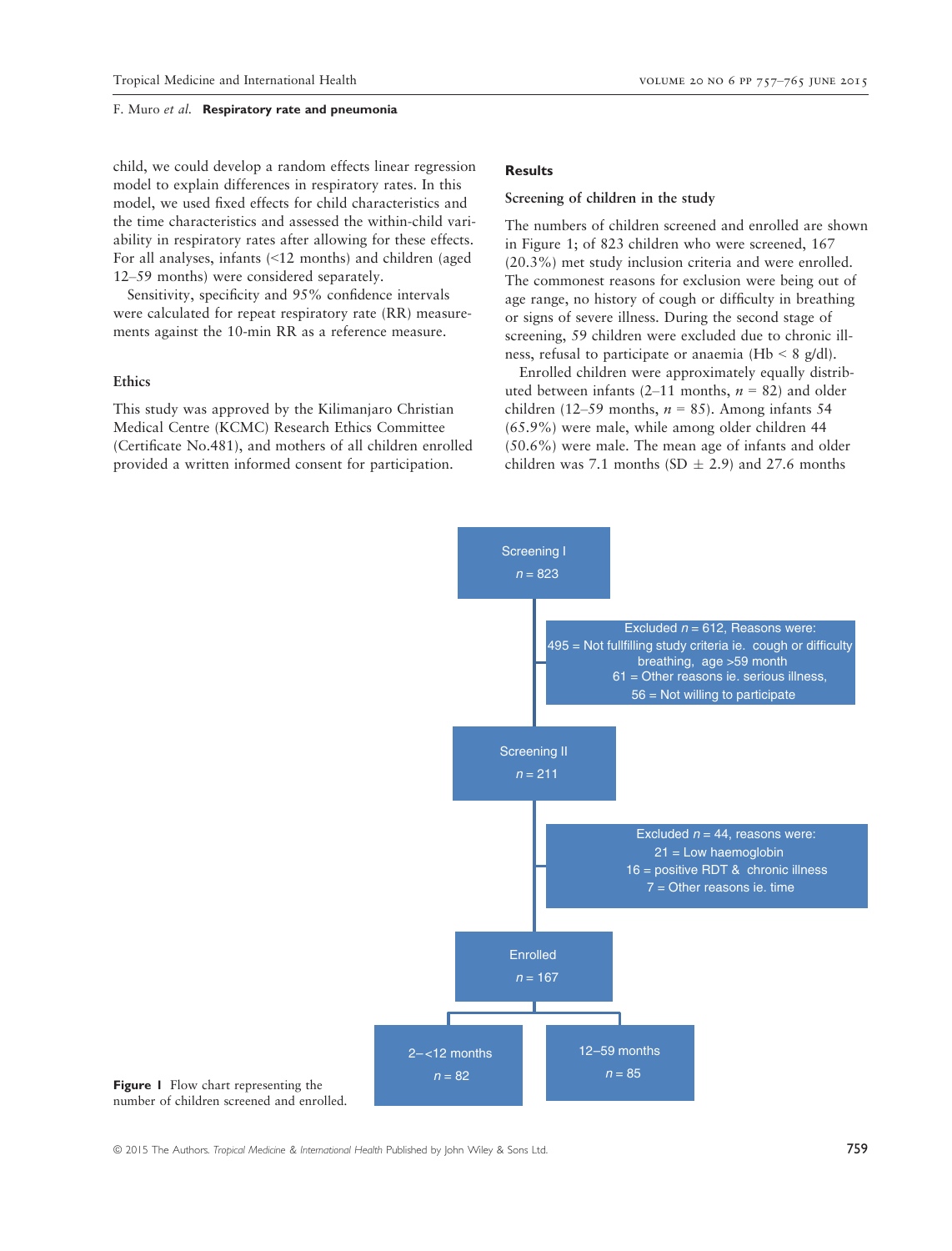$(SD \pm 12.8)$ , respectively. Further details of participant characteristics are presented in Table 1.

#### Respiratory rate measurements over time

Figure 2 shows the mean respiratory rates observed by the clinician compared with those observed by the research nurse in the quiet room over the following 1 h.

For 144 children, comparison of the respiratory rates at initial  $(t = 0)$  and at 10 min  $(t = 10)$  showed that the respiratory rate was unchanged in 11 (7.6%) children and increased in 53(36.8%) children, of whom 11 (7.6%) were increased by more than 10 breaths per minute. There were 80 (55.6%) children with lower RR, of whom 23 (16.0%) were lower by more than 10 breaths per minute. Overall, the mean difference in respiratory rates at  $t = 10$  compared to  $t = 0$  was 1.8 bpm lower (95% CI, 0.32–3.20, paired  $t$ -test = 2.41,  $P = 0.017$ ). Similar decreases were shown in subsequent respiratory rate measures.

# Changes in proportion of children meeting criteria for non-severe pneumonia (NSP) over time

There was a gradual decline in the proportion of children who met the criteria for non-severe pneumonia

|                         |  | <b>Table I</b> Baseline characteristics of the study children according |  |
|-------------------------|--|-------------------------------------------------------------------------|--|
| to age group, $N = 167$ |  |                                                                         |  |

| Characteristics                      | Infants $(\leq 12 \text{ month})$<br>$(n = 82)$ | Older $(\geq 12 \text{ month})$<br>$(n = 85)$ |
|--------------------------------------|-------------------------------------------------|-----------------------------------------------|
| Sex                                  |                                                 |                                               |
| Male $n$ (%)                         | 54 (65.85)                                      | 44 (50.59)                                    |
| Age                                  |                                                 |                                               |
| Mean age (SD)<br>in months           | 7.1(2.9)                                        | 27.6 (12.8)                                   |
| Initial respiratory rate (RR) in bpm |                                                 |                                               |
| Mean (SD) RR 42.3 (0.88)             |                                                 | 33.6 (1.03)                                   |
| Median (IQR) RR                      | $43(36-48)$                                     | $32(27-37)$                                   |
| Normal (SD) RR                       | 66 (80.49)                                      | 68 (80.00)                                    |
| High (SD) RR                         | 16(19.51)                                       | 17(20.00)                                     |
| Mean $(SD)$                          | 36.9(0.71)                                      | 36.9(0.84)                                    |
| temperature in °C                    |                                                 |                                               |
| Mean (SD)                            | 10.2(0.12)                                      | 11.0(0.13)                                    |
| haemoglobin in g/dL                  |                                                 |                                               |
| Mean (SD) days ill                   | 5.2(10.58)                                      | 4.76 (4.86)                                   |
| History of rapid breathing           |                                                 |                                               |
| No                                   | 43 (52.44)                                      | 58 (68.24)                                    |
| Yes                                  | 39 (47.56)                                      | 27 (31.76)                                    |
| Pre-consultation medication last     |                                                 |                                               |
| 7 days                               |                                                 |                                               |
| No                                   | 31 (37.80)                                      | 31 (36.47)                                    |
| Yes                                  | 51 (62.20)                                      | 54 (63.53)                                    |

over time, and this was more pronounced in the older age group compared to younger group. However, in a small proportion of children, respiratory rate (RR) increased in a quiet room compared with the rate observed in the clinic and this was more marked in infants (Table 2).

# Sensitivity and Specificity

Using the 10-min respiratory rate in the quiet room as a reference, the sensitivity was generally lower in both age groups; 16.7% in infants and 72.2% in older children. However, specificity was good, 81% and 96.4%, respectively.

# Sensitivity analysis

We hypothesised that variation in the proportion of children meeting non-severe pneumonia diagnostic criteria might decline over time if different cut-offs of respiratory rates were applied. The proportion of children misclassified for non-severe pneumonia (in subsequent time periods following the first classification) declined as the cutoff was increased, while among older children, there was only slight increase (Figure 3 and 4).

# Regression model using baseline and subsequent RR measures

A random effects linear regression was used to characterise the association of the respiratory rate of the child and clinical characteristics of sex, age, temperature at baseline, receipt of medication within the previous 7 days and different child's state during RR measurement (i.e. awake/calm, sleeping, feeding and agitated). The variability within children was 58% and that between children 42% (Table 3).

# **Discussion**

The study has confirmed that children's respiratory rate is sensitive to the conditions of noise and disturbance that are often present in busy clinics in Africa. The clustering of respiratory rate readings close to the age-specific cutoffs for identifying non-severe pneumonia resulted in substantial misclassification of children. This effect varied by age whereby the proportion of children misclassified as having non-severe pneumonia at the initial examination compared to subsequent examinations was more pronounced in infants than in older children. The reasons for this difference are not clear, but it seems possible that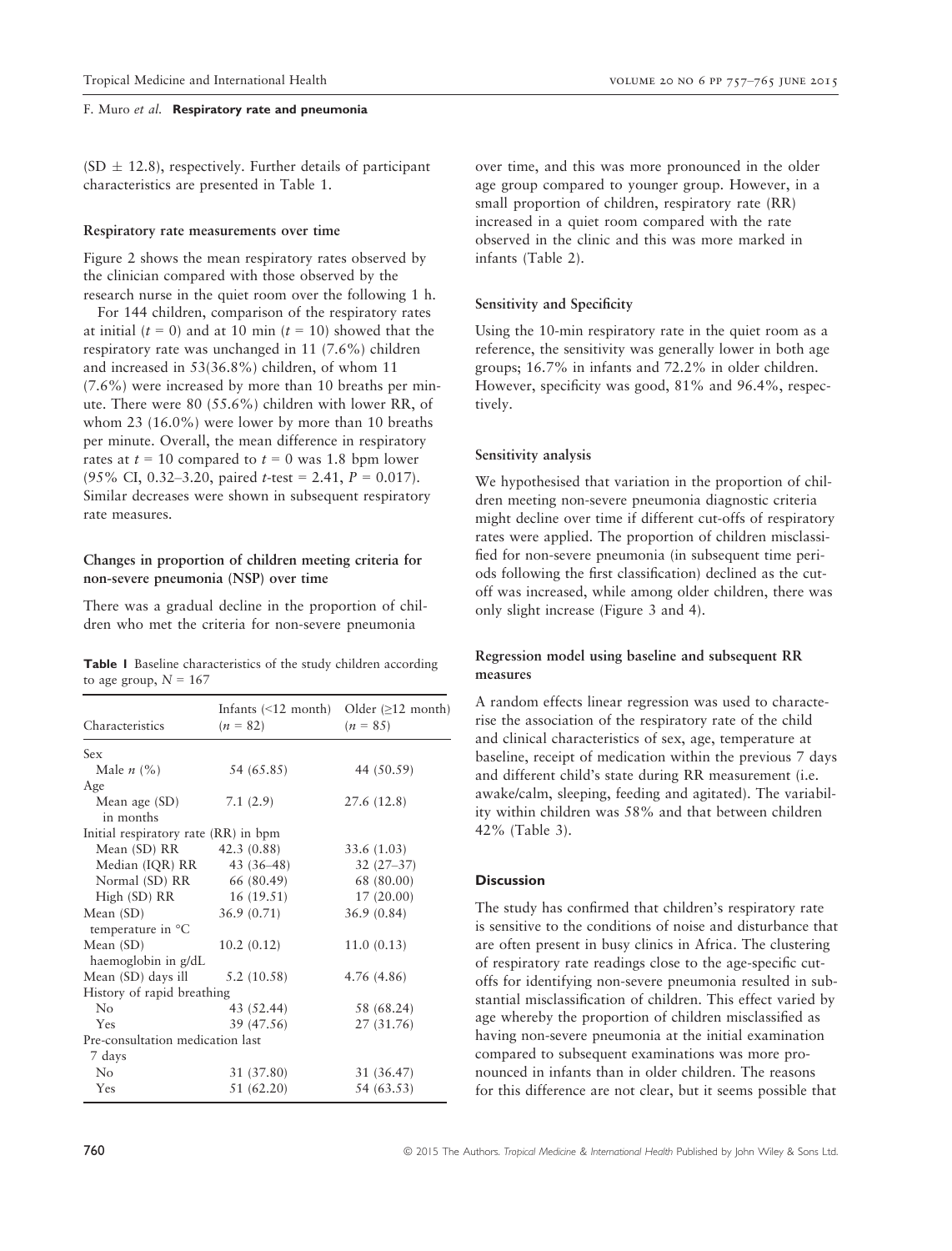

Figure 2 Mean respiratory rates measured by research nurse over 1 h according to age groups. Upper and lower limits denote 95% confidence intervals.

older children are more able to rationalise the disturbances around them, while younger children may react more instinctively.

Although there was a general tendency for respiratory rate to settle during the first 10 min in quiet surroundings, a minority of children's respiratory rate actually increased. This was found in both infants and older children and may indicate either a random variation in respiratory rates over relatively short periods of time or inaccuracies in measurement.

Although repeated measurements of respiratory rate can improve reliability of the sign as was shown in our study and others, it is, however, unrealistic in a busy clinic and there are a number of studies that have already documented that healthcare workers appear to be relatively reluctant to use of respiratory rate in their routine practice and that RR is rarely recorded [21–25].

We hypothesised that small increases in the diagnostic cut-off that define 'non-severe pneumonia' might reduce the level of misclassification, but this did not appear to

make a substantial difference. Again, this may be due to a degree of random variation in respiratory rate in children over relatively short periods of time that counterbalanced the systematic reduction in respiratory rate associated with settling a child in a quiet environment. Over 40% of the observed variability in respiratory rates was seen within children over a relatively short period of time (60 min). Almost a quarter of children had a change in respiratory rate of 10 breaths per minute within 10 min, making the use of any cut-offs unreproducible and possibly unreliable.

#### The association between respiratory rate and pneumonia

A number of studies have documented an association between respiratory rate and severe pneumonia [26, 27]. A study of children attending the paediatric emergency department in Boston, USA, found that the presence of tachypnoea with no other abnormal respiratory signs did not predict the presence of radiological pneumonia [28].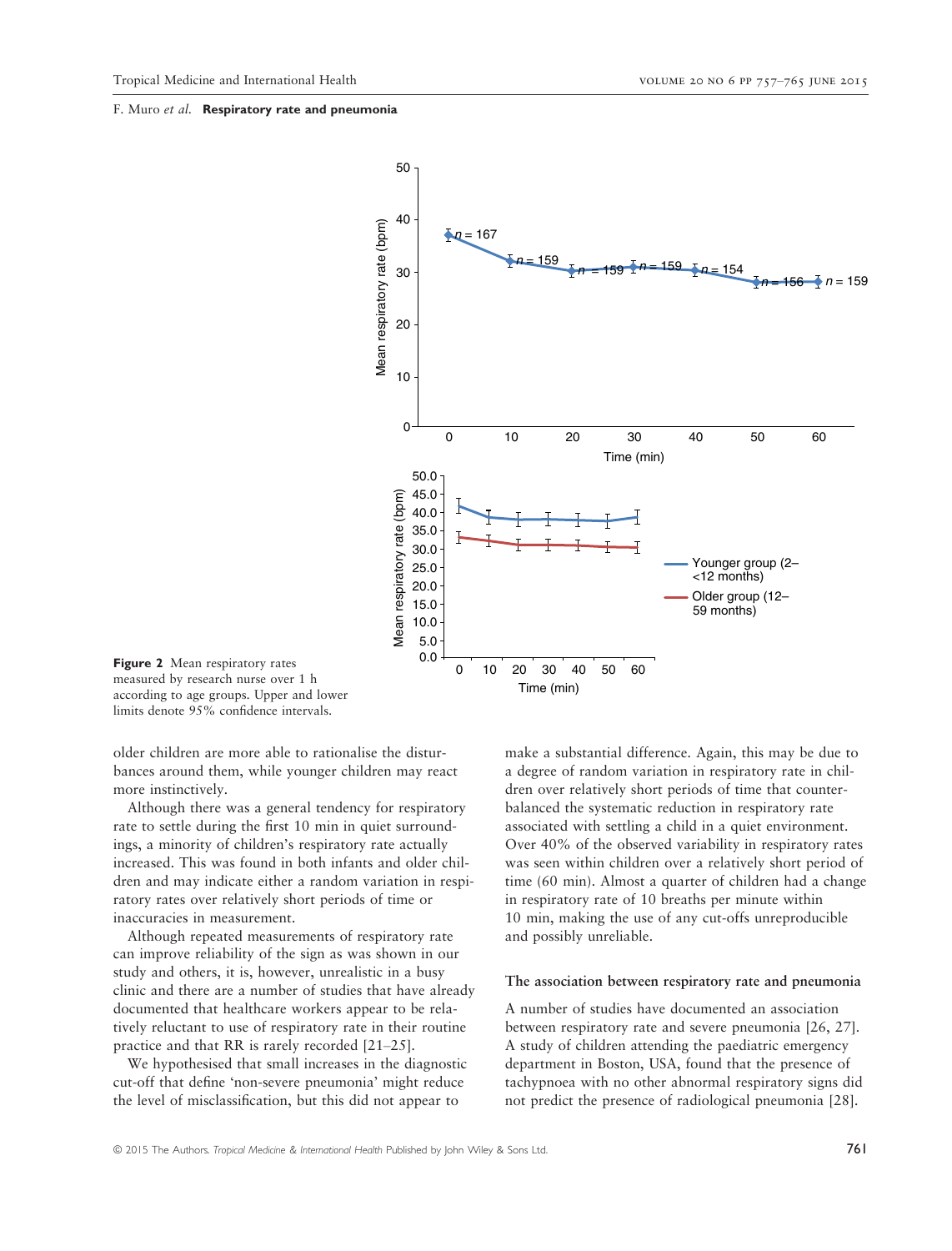|             |               | Table 2 The number of children satisfying the criteria for non-severe pneumonia at enrolment and over the subsequent 60 min |              |          |                               |               |                 |                                   |              |                 |                                |             |
|-------------|---------------|-----------------------------------------------------------------------------------------------------------------------------|--------------|----------|-------------------------------|---------------|-----------------|-----------------------------------|--------------|-----------------|--------------------------------|-------------|
|             | $N = 16$      | Younger children (RR $\geq$ 50 bpm                                                                                          |              | $N = 66$ | Younger children (RR <50 bpm) |               | $N = 17$        | Older children (RR $\geq$ 40 bpm) |              | $N = 68$        | Older children $(RR < 40$ bpm) |             |
| Time        | Raised        | Normal                                                                                                                      | Missing      | Normal   | Raised                        | Missing       | Raised          | Normal                            | Missing      | Normal          | Raised                         | Missing     |
|             | $\frac{6}{1}$ |                                                                                                                             |              | 66       |                               |               | $\overline{17}$ |                                   |              | $\frac{8}{6}$   | $\circ$                        |             |
|             |               |                                                                                                                             |              |          |                               |               |                 |                                   |              | 54              |                                |             |
|             |               |                                                                                                                             |              | 49       |                               |               |                 |                                   |              | 55              |                                |             |
| 30          |               |                                                                                                                             |              | 54       |                               | $\infty$      |                 |                                   |              | 55              |                                | $^{\circ}$  |
| $\sqrt{40}$ |               |                                                                                                                             |              | 46       |                               | $\circ$       |                 |                                   |              | 54              |                                | $\Box$      |
| 50          |               |                                                                                                                             |              | 52       |                               | $\frac{0}{1}$ |                 |                                   | $^{\circ}$   | 46              |                                | 17          |
| 60          |               |                                                                                                                             |              | 47       |                               | 13            |                 |                                   | $\infty$     | $\overline{50}$ |                                | 15          |
|             |               | Proportion of children who never, once or always met criteria for non-severe pneumonia in the hour following enrolment      |              |          |                               |               |                 |                                   |              |                 |                                |             |
| Never       |               |                                                                                                                             | $10(62.5\%)$ |          |                               | 47 (71.2%)    |                 |                                   | $4(23.5\%)$  |                 |                                | 59 (86.8%)  |
| Once        |               |                                                                                                                             | $2(12.5\%)$  |          |                               | $9(13.6\%)$   |                 |                                   | $2(11.8\%)$  |                 |                                | 2(2.9%)     |
| $>Q$ nce    |               |                                                                                                                             | $4(25.0\%)$  |          |                               | $10(15.2\%)$  |                 |                                   | $11(64.7\%)$ |                 |                                | $7(10.3\%)$ |



Figure 3 Proportion of children misclassified for non-severe pneumonia (NSP) at different time intervals.

More importantly, a placebo-controlled trial of amoxicillin conducted in Pakistan failed to demonstrate a benefit of amoxycillin over placebo in children with IMCI criteria of non-severe pneumonia [29]. However, other studies suggest that the aetiology and clinical course of pneumonia in children may vary considerably between Africa and Asia [30]. Our study results indicate a decline in the number of children who will require antibiotics according to the IMCI guideline if they were kept in a calm environment for a longer period of time. In the age of vaccines against bacterial pneumonia and widespread use of parasitological testing for malaria, there is a need for a placebo-controlled trial of amoxicillin in African children meeting criteria of non-severe pneumonia who also undergo a radiological examination to assist diagnosis. The results of such a trial may provide an opportunity to reduce antibiotic use in Africa and could also question the utility of respiratory rate as a proxy measure in identifying children with non-severe pneumonia to whom antibiotic is recommended by the IMCI guideline.

# Other common childhood illness

The widespread use of malaria RDTs is generating large numbers of children who might have previously been treated for malaria and are now being considered for an alternative diagnosis, the commonest of which is nonsevere pneumonia [12]. Several studies have now documented that since the introduction of malaria RDTs, the proportion of patients treated with antibiotics has increased [14]. Evidence suggests that bacteraemia is uncommon in children with non-severe illness, as the prevalence of a positive aerobic blood culture is approximately 1% [12, 31].

#### F. Muro et al. Respiratory rate and pneumonia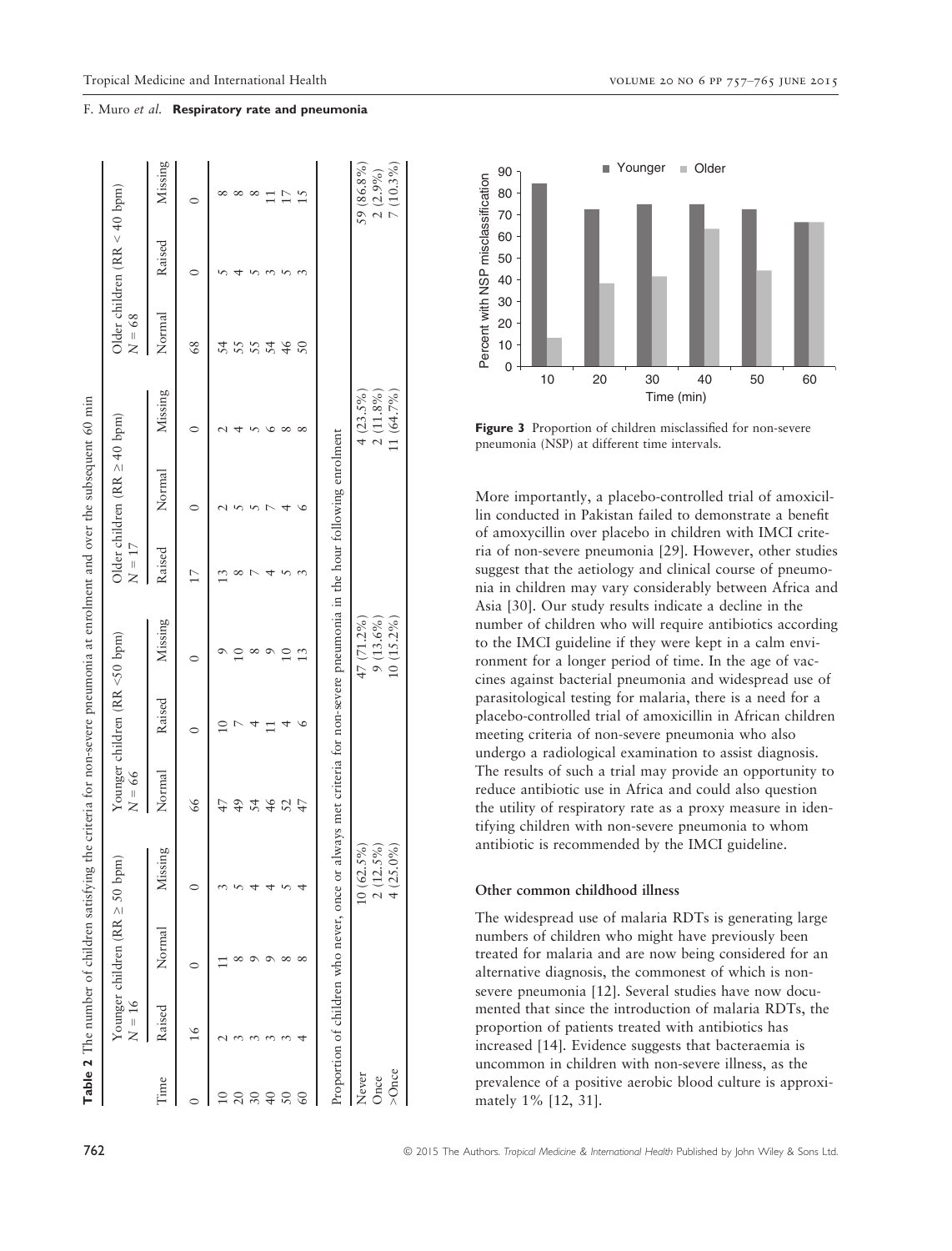| Variable                              | Coefficient | Standard error (SE) | 95% Confidence interval | P-Value |
|---------------------------------------|-------------|---------------------|-------------------------|---------|
| Female                                | 0.28        | 1.12                | $-1.91:2.4$             | 0.802   |
| Age (as continuous)                   | $-0.29$     | 0.06                | $-0.41: -0.18$          | < 0.001 |
| Temperature $(^{\circ}C)$ at baseline | 4.99        | 0.73                | 3.57:6.43               | < 0.001 |
| Days ill (Continuous)                 | $-0.12$     | 0.07                | $-0.25: -0.01$          | 0.077   |
| History of rapid breathing            |             |                     |                         |         |
| Yes                                   | 1.04        | 1.13                | $-0.18: 3.26$           | 0.358   |
| Received med past 7 days              |             |                     |                         |         |
| <b>Yes</b>                            | 1.98        | 1.48                | $-0.93:4.89$            | 0.183   |
| Child's state                         |             |                     |                         |         |
| Awake/calm                            | $-1.16$     | 0.64                | $-2.42: -0.09$          | 0.071   |
| Sleeping                              | $-6.18$     | 0.84                | $-7.82: -4.53$          | < 0.001 |
| Agitated                              | $-3.32$     | 0.82                | $-4.94: -1.71$          | < 0.001 |
| Feeding                               | 0.89        | 1.16                | $-1.38: 3.16$           | 0.41    |
| Baseline                              | Base        |                     |                         |         |
| Time                                  | 0.00        | 0.01                | $-0.02:0.02$            | 0.947   |

Final model included sex, age, temperature at baseline, number of days ill prior to presentation at the clinic, history of rapid breathing, whether the child received medication and the child's state at the time of measuring the respiratory rate.

Within cluster variation =  $6.52$ ; Between cluster variation =  $5.56$ ; Intraclass variation =  $58\%$ .

Bold p-values indicates significant associations in multivariate analysis.



Figure 4 Proportion of children whose respiratory rate became normal at 10 min of rest; now using different cut-off levels of respiratory rate (RR).

# Study limitations

We did not have enough staff to assess interobserver agreement on measurements of RR, but a previous publication from the same site suggested that two independent observers only reached moderate agreement.

Secondly, temperature was only measured at the clinic, as repeated measures might have disturbed the children further at a time when they were being encouraged to settle down. However, knowledge of temperature would

have provided greater insight into the results given that fever is an important factor when considering high respiratory rate.

# Conclusion

While pneumonia remains the commonest single cause of death in young children, its definition and identification of its causes continue to present a challenge to health services. In such a scenario, relatively sensitive criteria for the classification of pneumonia are important to direct management but may result in low specificity and thus misclassification. Our data show that respiratory rate tends to settle down in a calm environment and if the IMCI criteria are applied to the initial respiratory rate from the busy clinic, it may result in misclassification. Thus, to avoid unnecessary costs and implications related to antibiotic prescriptions, it is best that children be assessed in a calm environment. In addition, more studies on the use of respiratory rate as a proxy for non-severe pneumonia diagnosis are needed and particularly, different tools that health workers can use to assess pneumonia in children are mandatory because respiratory rate is a difficult sign to measure.

# Acknowledgements

We are grateful to Sr Dr Lyimo, staff of St Joseph and Teule Hospitals and most importantly children and their caretakers for their participation in the study. We thank Prof David Mabey for his advice and guidance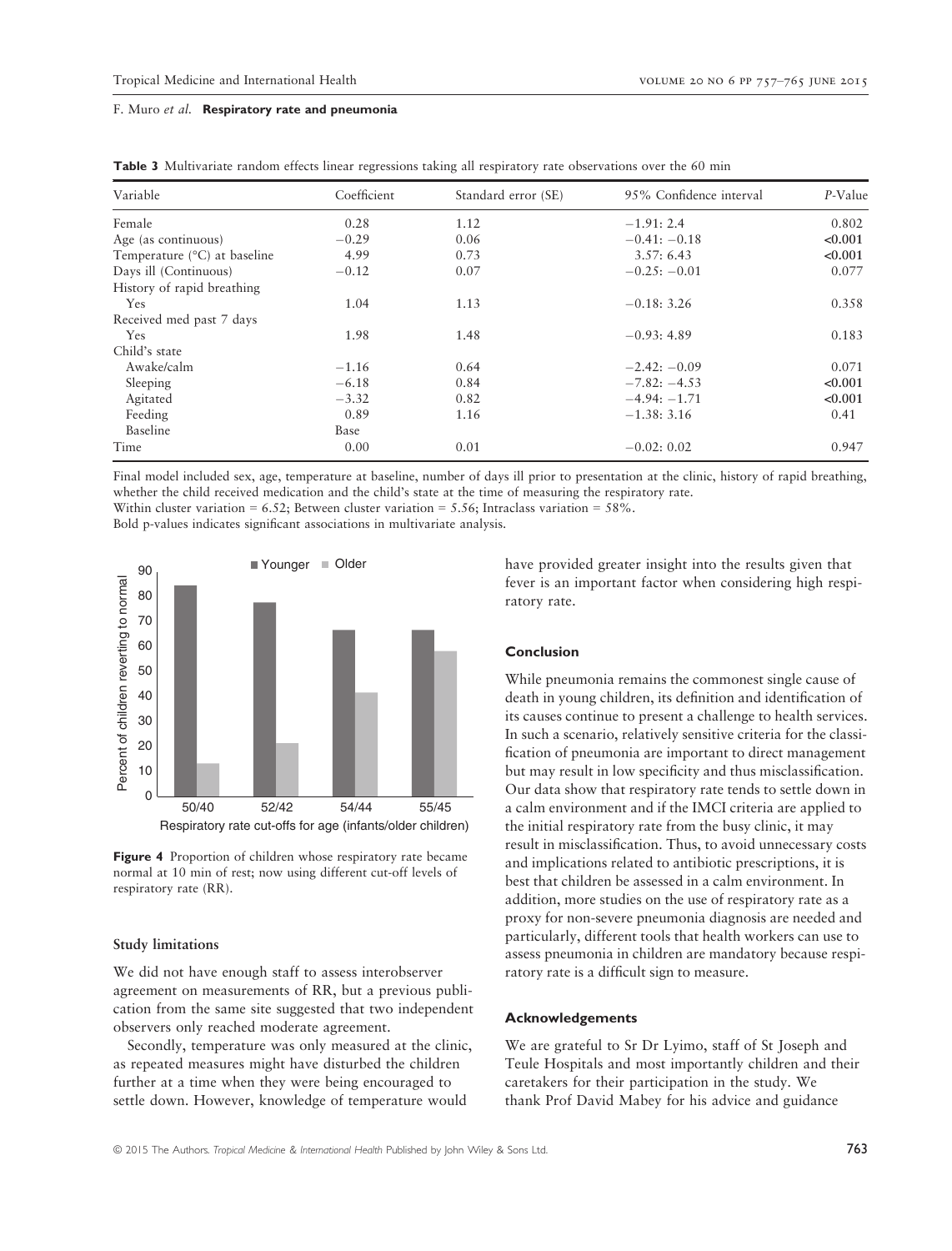throughout the study. This work was supported by Training Health Researchers into Vocational Excellence in East Africa (THRiVE) by the Wellcome Trust. HH receives funding from the Swedish Research Council for Health, Working Life and Welfare/the European Commission under a COFAS Marie Curie Post-Doctoral Fellowship. The contents are solely the responsibility of the authors and do not necessarily represent the official views of the supporting offices.

#### **References**

- 1. Rudan I, Chan KY, Zhang JS et al. Causes of deaths in children younger than 5 years in China in 2008. Lancet 2008b: 375: 1083–1089.
- 2. Rudan I, El Arifeen S, Bhutta ZA et al. Setting research priorities to reduce global mortality from childhood pneumonia by 2015. PLoS Med 2011: 8: e1001099.
- 3. WHO. Pneumonia: the Forgotten Killer of Children, 2006.
- 4. Rudan I, Boschi-Pinto C, Biloglav Z, Mulholland K, Campbell H. Epidemiology and etiology of childhood pneumonia. Bull World Health Organ 2008a: 86: 408–416.
- 5. Rudan I, O'Brien KL, Nair H et al. , Child Health Epidemiology Reference Group. Epidemiology and etiology of childhood pneumonia in 2010: estimates of incidence, severe morbidity, mortality, underlying risk factors and causative pathogens for 192 countries. *J Glob Health* 2013: 3: 010401.
- 6. WHO. Integrated Management of Childhood illness: A WHO/UNICEF Initiative, Bull World Health Organisation, 1997.
- 7. Scott JA et al. The Pneumococcal conjugate vaccine impact study (PCVIS), 2014.
- 8. Adegbola RA, Secka O, Lahai G et al. Elimination of Haemophilus influenzae type b (Hib) disease from The Gambia after the introduction of routine immunisation with a Hib conjugate vaccine: a prospective study. Lancet 2005: 366: 144–150.
- 9. CDC. Progress in introduction of pneumococcal conjugate vaccine–worldwide 2000–2008. MMWR Morb Mortal Wkly Rep 2008: 57: 1148–1151.
- 10. International Vaccine Access Center (IVAC). Johns Hopkins Bloomberg School of Public Health. Vaccine Information Management System (VIMS) Global Vaccine Introduction Report, [September, 2014]. [http://](http://www.jhsph.edu/research/centers-and-institutes/ivac/vims/) [www.jhsph.edu/research/centers-and-institutes/ivac/vims/](http://www.jhsph.edu/research/centers-and-institutes/ivac/vims/). [03 October 2014]
- 11. WHO. Guidelines for the treatment of malaria, World Health Organization: Geneva, Switzerland, 2010.
- 12. Mtove G, Hendriksen IC, Amos B et al. Treatment guided by rapid diagnostic tests for malaria in Tanzanian children: safety and alternative bacterial diagnoses. Malar J 2011: 10: 290.
- 13. Njama-Meya D, Clark TD, Nzarubara B, Staedke S, Kamya MR, Dorsey G. Treatment of malaria restricted to labora-

tory-confirmed cases: a prospective cohort study in Ugandan children. Malar J 2007: 6: 7.

- 14. D'Acremont V, Kahama-Maro J, Swai N, Mtasiwa D, Genton B, Lengeler C. Reduction of anti-malarial consumption after rapid diagnostic tests implementation in Dar es Salaam: a before-after and cluster randomized controlled study. Malar J 2011: 10: 107.
- 15. Drakeley C, Reyburn H. Out with the old, in with the new: the utility of rapid diagnostic tests for malaria diagnosis in Africa. Trans R Soc Trop Med Hyg 2009: 103: 333–337.
- 16. Msellem MI, Martensson A, Rotllant G et al. Influence of rapid malaria diagnostic tests on treatment and health outcome in fever patients, Zanzibar: a crossover validation study. PLoS Med 2009: 6: e1000070.
- 17. Kahigwa E, Schellenberg D, Schellenberg JA, Aponte JJ, Alonso PL, Menendez C. Inter-observer variation in the assessment of clinical signs in sick Tanzanian children. Trans R Soc Trop Med Hyg 2002: 96: 162–166.
- 18. Nadjm B, Jeffs B, Mtove G et al. Inter-observer variation in paediatric clinical signs between different grades of staff examining children admitted to hospital in Tanzania. Trop Med Int Health 2008: 13: 1213–1219.
- 19. O'Dempsey TJ, McArdle TF, Laurence BE, Lamont AC, Todd JE, Greenwood BM. Overlap in the clinical features of pneumonia and malaria in African children. Trans R Soc Trop Med Hyg 1993: 87: 662–665.
- 20. Winskill P, Rowland M, Mtove G, Malima RC, Kirby MJ. Malaria risk factors in north-east Tanzania. Malar J 2011: 10: 98.
- 21. Chandler CI, Nadjm B, Boniface G, Juma K, Reyburn H, Whitty CJ. Assessment of children for acute respiratory infections in hospital outpatients in Tanzania: what drives good practice? Am J Trop Med Hyg 2008: 79: 925–932.
- 22. English M, Esamai F, Wasunna A et al. Assessment of inpatient paediatric care in first referral level hospitals in 13 districts in Kenya. Lancet 2004: 363: 1948–1953.
- 23. Karlen W, Gan H, Chiu M et al. Improving the accuracy and efficiency of respiratory rate measurements in children using mobile devices. PLoS ONE 2014: 9: e99266.
- 24. Lanaspa M, Valim C, Acacio S et al. High reliability in respiratory rate assessment in children with respiratory symptomatology in a rural area in Mozambique. J Trop Pediatr 2014: 60: 93-98.
- 25. Reyburn H, Mwakasungula E, Chonya S et al. Clinical assessment and treatment in paediatric wards in the northeast of the United Republic of Tanzania. Bull World Health Organ 2008: 86: 132–139.
- 26. Mulholland EK, Simoes EA, Costales MO, McGrath EJ, Manalac EM, Gove S. Standardized diagnosis of pneumonia in developing countries. Pediatr Infect Dis J 1992: 11: 77–81.
- 27. Shann F, Barker J, Poore P. Clinical signs that predict death in children with severe pneumonia. Pediatr Infect Dis J 1989: 8: 852–855.